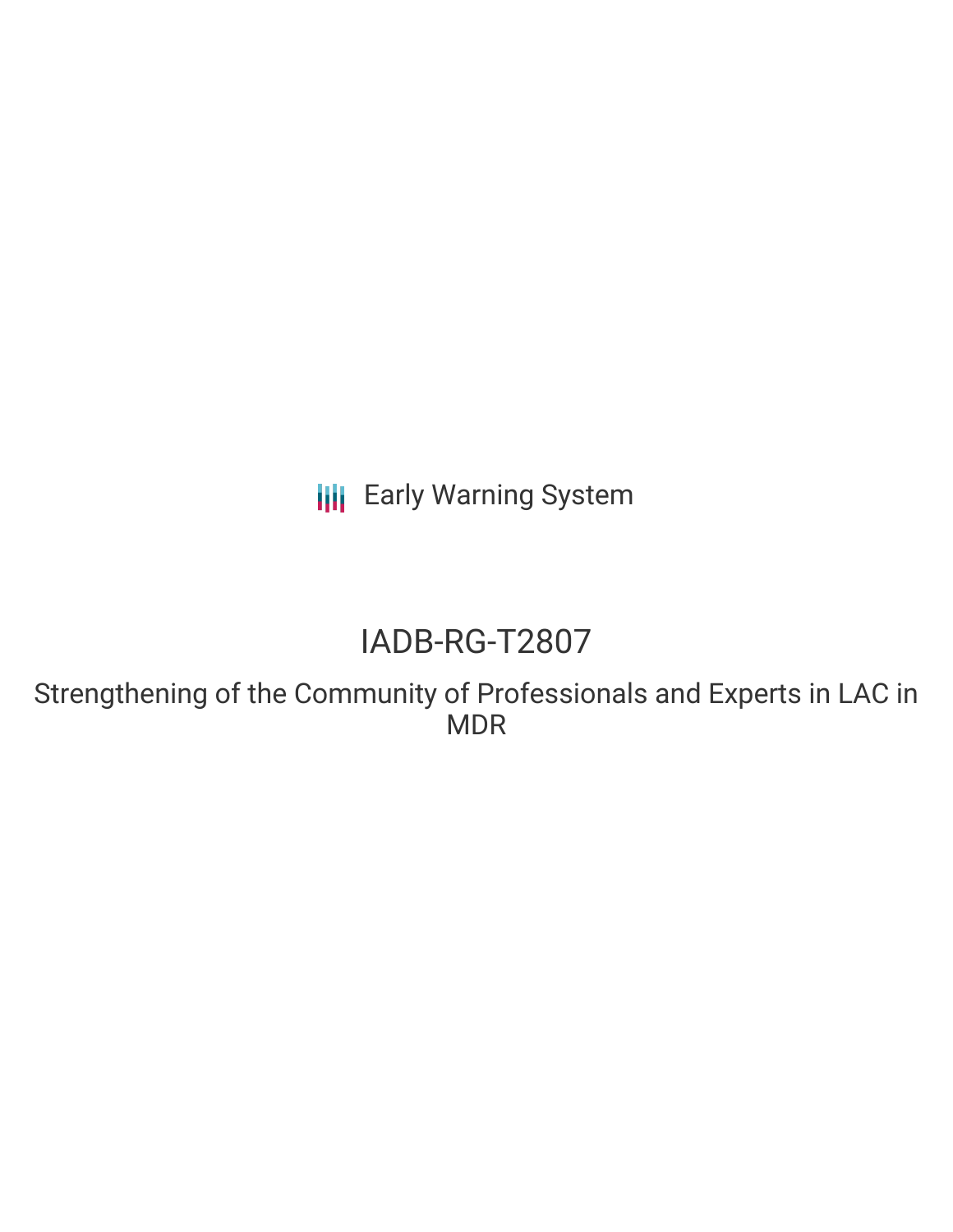

### **Quick Facts**

| <b>Financial Institutions</b>  | Inter-American Development Bank (IADB) |
|--------------------------------|----------------------------------------|
| <b>Status</b>                  | Active                                 |
| <b>Bank Risk Rating</b>        | C                                      |
| <b>Voting Date</b>             | 2016-11-04                             |
| <b>Investment Type(s)</b>      | <b>Advisory Services</b>               |
| <b>Investment Amount (USD)</b> | $$0.50$ million                        |
| <b>Project Cost (USD)</b>      | $$0.50$ million                        |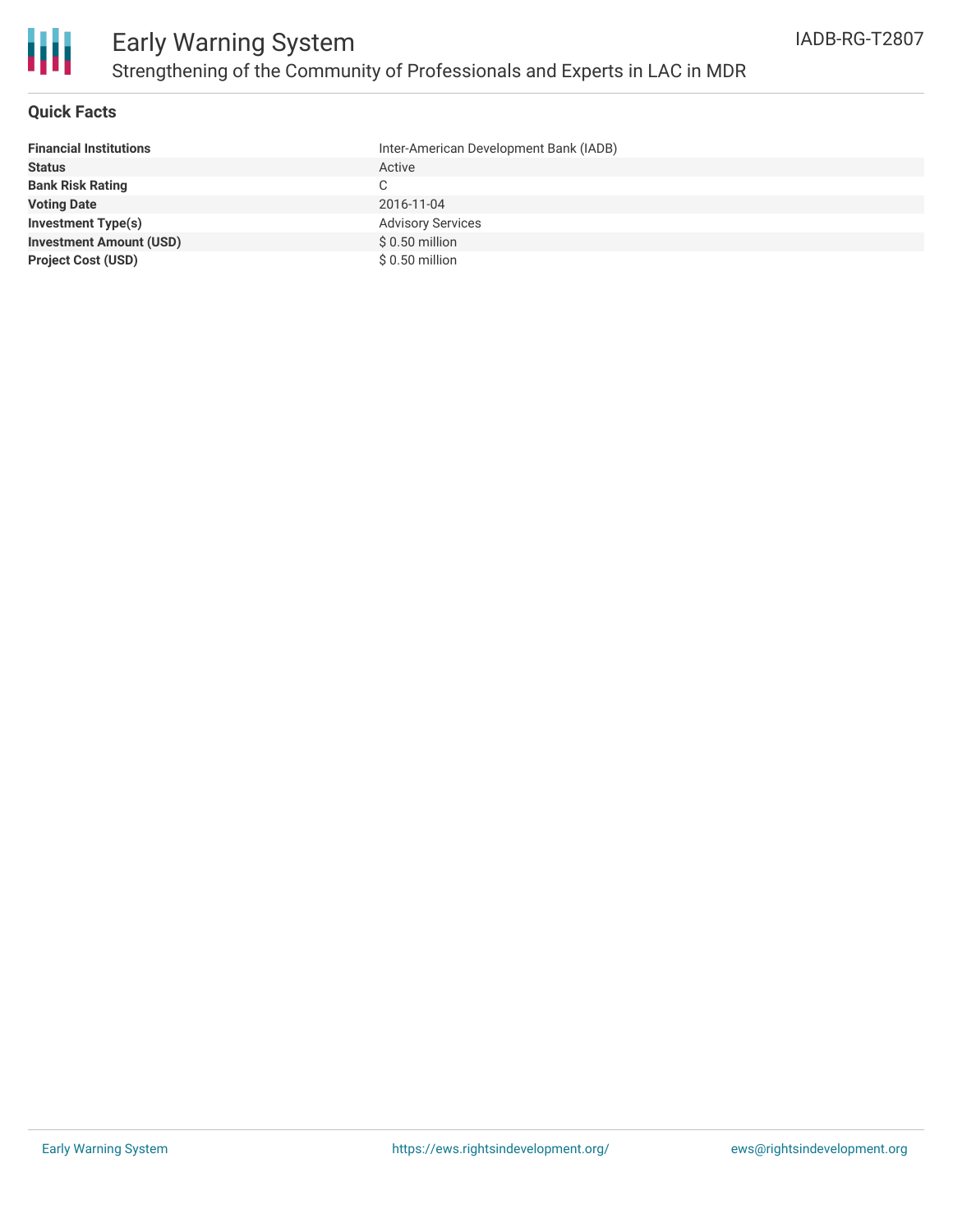

## **Project Description**

The objective of this operation is to strengthen countries' capacity to implement reforms oriented towards Development Management for Results, through the strengthening of the CoPLAC-GpRD and the promotion of its sustainability in the long term.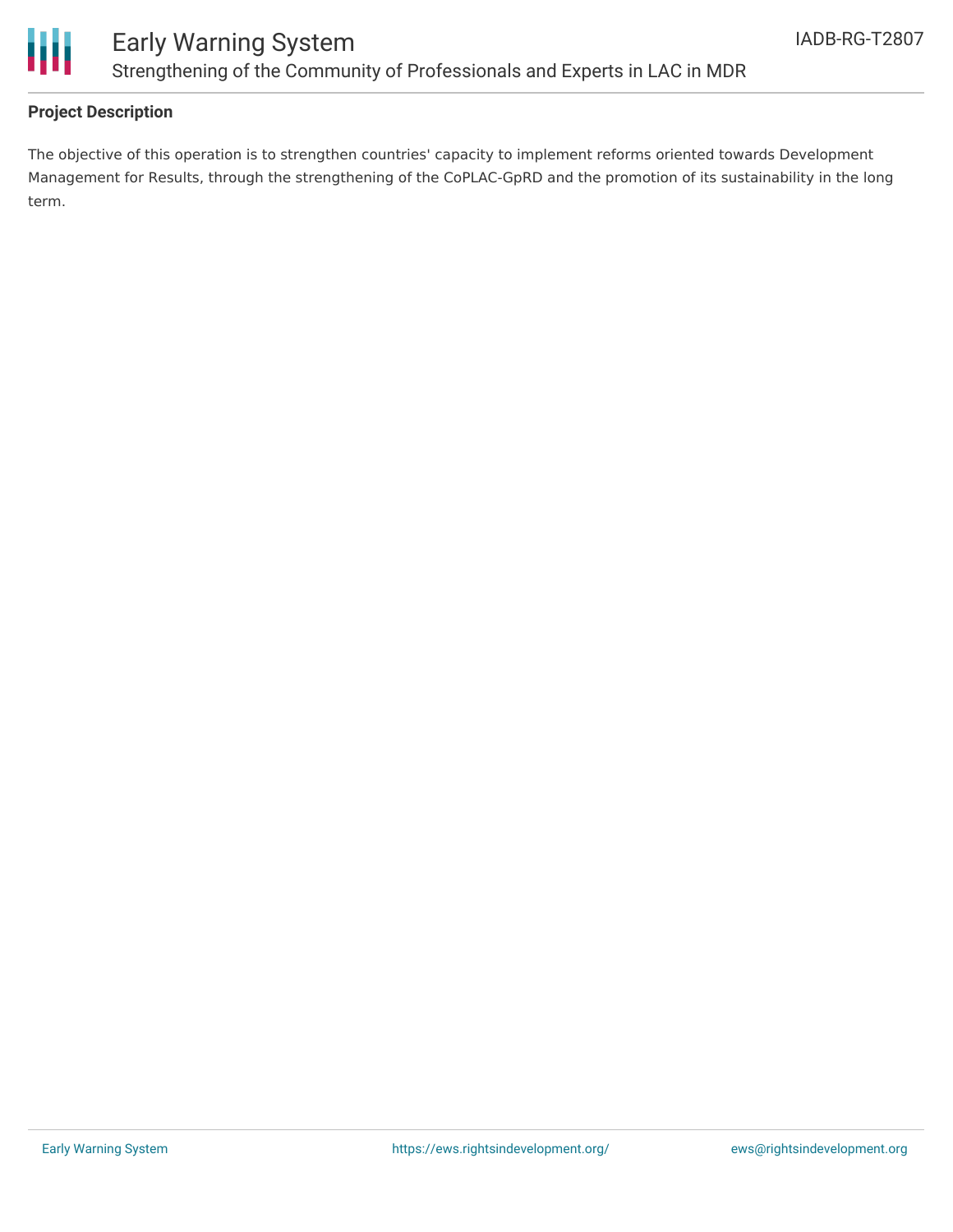

# Early Warning System Strengthening of the Community of Professionals and Experts in LAC in MDR

### **Investment Description**

• Inter-American Development Bank (IADB)